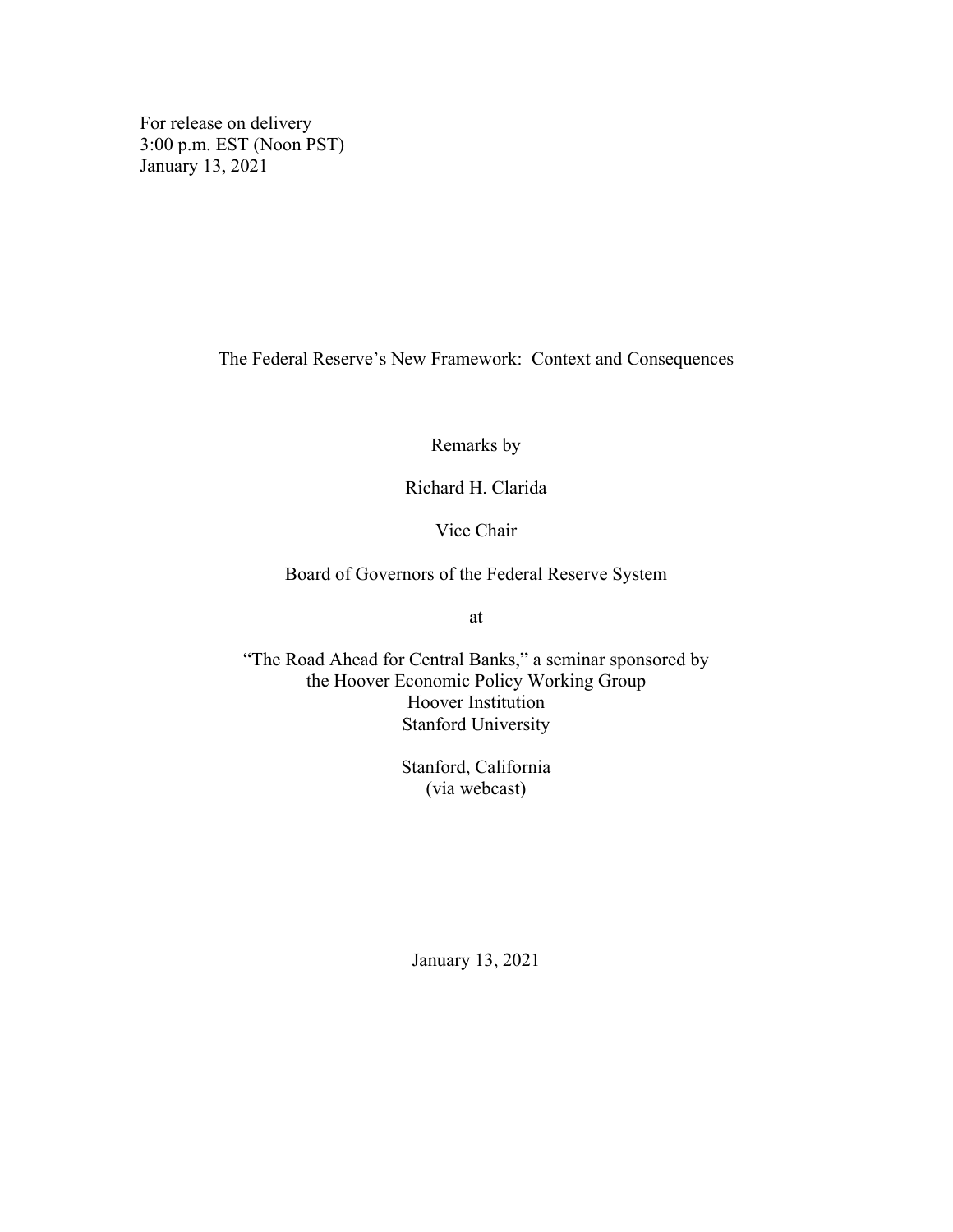On August 27, 2020, the Federal Open Market Committee (FOMC) unanimously approved a revised Statement on Longer-Run Goals and Monetary Policy Strategy, which represents a robust evolution of its monetary policy framework.<sup>[1](#page-1-0)</sup> At its September and December FOMC meetings, the Committee made material changes to its forward guidance to bring it into line with the new policy framework.<sup>[2](#page-1-1)</sup> Before I discuss the new framework in detail and the policy implications that flow from it, please allow me to provide some background on the reasons the Committee felt that our framework needed to evolve.

### **Motivation for the Review**

As my FOMC colleagues and I indicated from the outset, the fact that the Federal Reserve System chose to conduct this review does not indicate that we believed we were poorly served by the framework in place since 2012.<sup>[3](#page-1-2)</sup> Indeed, I would argue that over the past eight years, the framework served us well and supported the Federal Reserve's efforts after the Global Financial Crisis (GFC) first to achieve and then, for several years, to sustain—until cut short this spring by the COVID-19 pandemic—the operation of the economy at or close to both our statutorily assigned goals of maximum employment and price stability in what became the longest economic expansion in U.S. history. Nonetheless, both the U.S. economy—and, equally importantly, our understanding of the economy—have clearly evolved along several crucial dimensions since 2012, and we believed that in 2019 it made sense to step back and assess whether, and in what possible

<span id="page-1-0"></span> $<sup>1</sup>$  The statement is available on the Board's website at</sup>

[https://www.federalreserve.gov/monetarypolicy/review-of-monetary-policy-strategy-tools-and](https://www.federalreserve.gov/monetarypolicy/review-of-monetary-policy-strategy-tools-and-communications-statement-on-longer-run-goals-monetary-policy-strategy.htm)[communications-statement-on-longer-run-goals-monetary-policy-strategy.htm.](https://www.federalreserve.gov/monetarypolicy/review-of-monetary-policy-strategy-tools-and-communications-statement-on-longer-run-goals-monetary-policy-strategy.htm)

<span id="page-1-1"></span> $2$  The views expressed are my own and not necessarily those of other Federal Reserve Board members or FOMC participants. I would like to thank Chiara Scotti for assistance in preparing these remarks.

<span id="page-1-2"></span> $3$  For studies and references on the elements that motivated the launch of the review, see Clarida (2020a).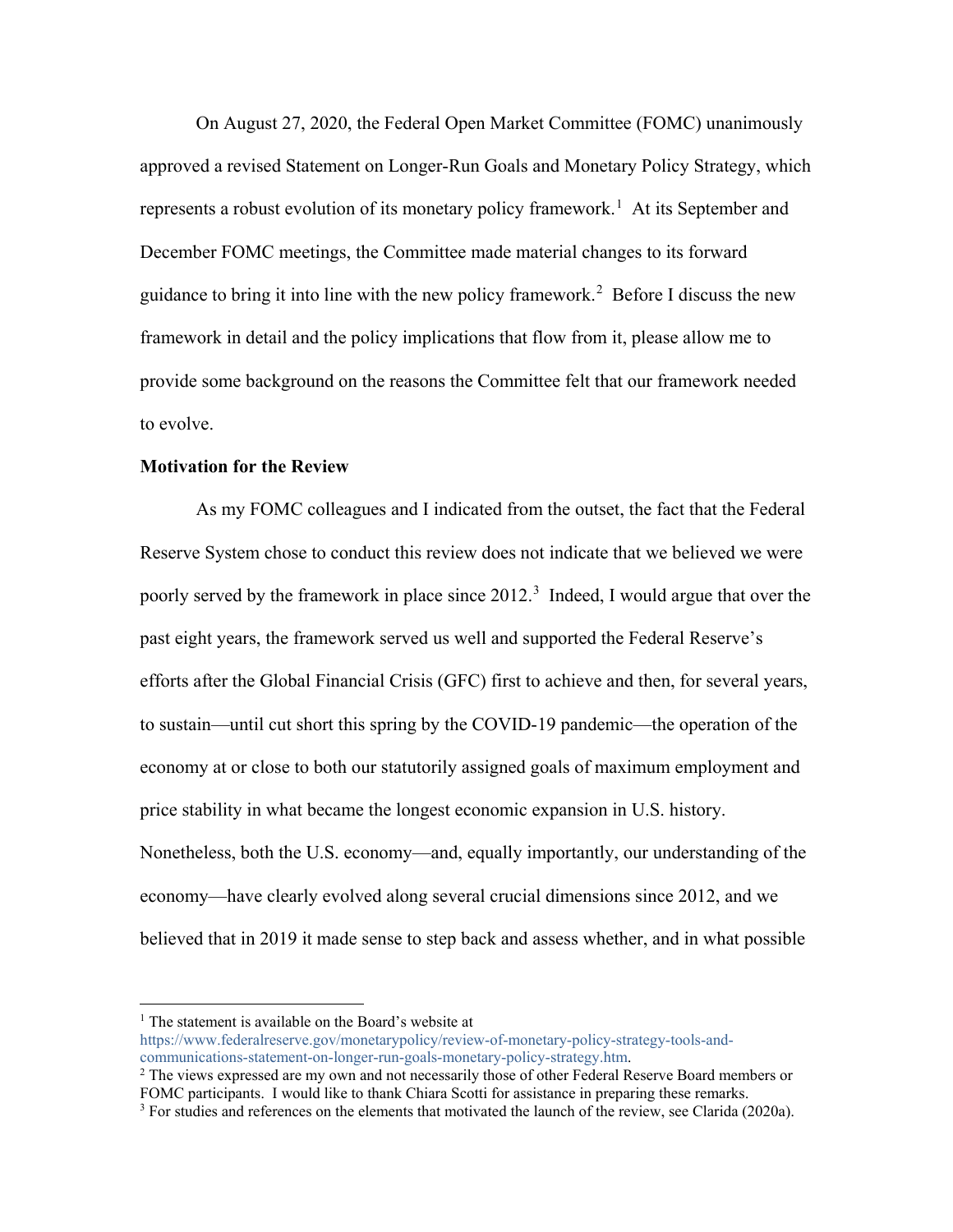ways, we might refine and rethink our strategy, tools, and communication practices to achieve and sustain our goals as consistently and robustly as possible in the global economy in which we operate today and for the foreseeable future.

Perhaps the most significant change since 2012 in our understanding of the economy is our reassessment of the neutral real interest rate, r\*, that, over the longer run, is consistent with our maximum-employment and price-stability mandates. In January 2012, the median FOMC participant projected a long-run r\* of 2.25 percent, which, in tandem with the inflation goal of 2 percent, indicated a neutral setting for the federal funds rate of 4.25 percent. However, in the eight years since 2012, members of the Committee—as well as outside forecasters and financial market participants—have repeatedly marked down their estimates of longer-run r\* and, thus, the neutral nominal policy rate. Indeed, as of the most recent Summary of Economic Projections (SEP) released in December, the median FOMC participant currently projects a longer-run r\* equal to just 0.5 percent, consistent with a neutral setting for the federal funds rate of 2.5 percent.<sup>[4](#page-2-0)</sup> Moreover, as is well appreciated, the decline in neutral policy rates since the GFC is a global phenomenon that is widely expected by forecasters and financial markets to persist for years to come.

The substantial decline in the neutral policy rate since 2012 has critical implications for the design, implementation, and communication of Federal Reserve monetary policy because it leaves the FOMC with less conventional policy space to cut rates to offset adverse shocks to aggregate demand. With a diminished reservoir of conventional policy space, it is much more likely than was appreciated in 2012 that, in

- 2 -

<span id="page-2-0"></span> <sup>4</sup> The most recent SEP, released following the conclusion of the December 2020 FOMC meeting, is available on the Board's website a[t https://www.federalreserve.gov/monetarypolicy/fomccalendars.htm.](https://www.federalreserve.gov/monetarypolicy/fomccalendars.htm)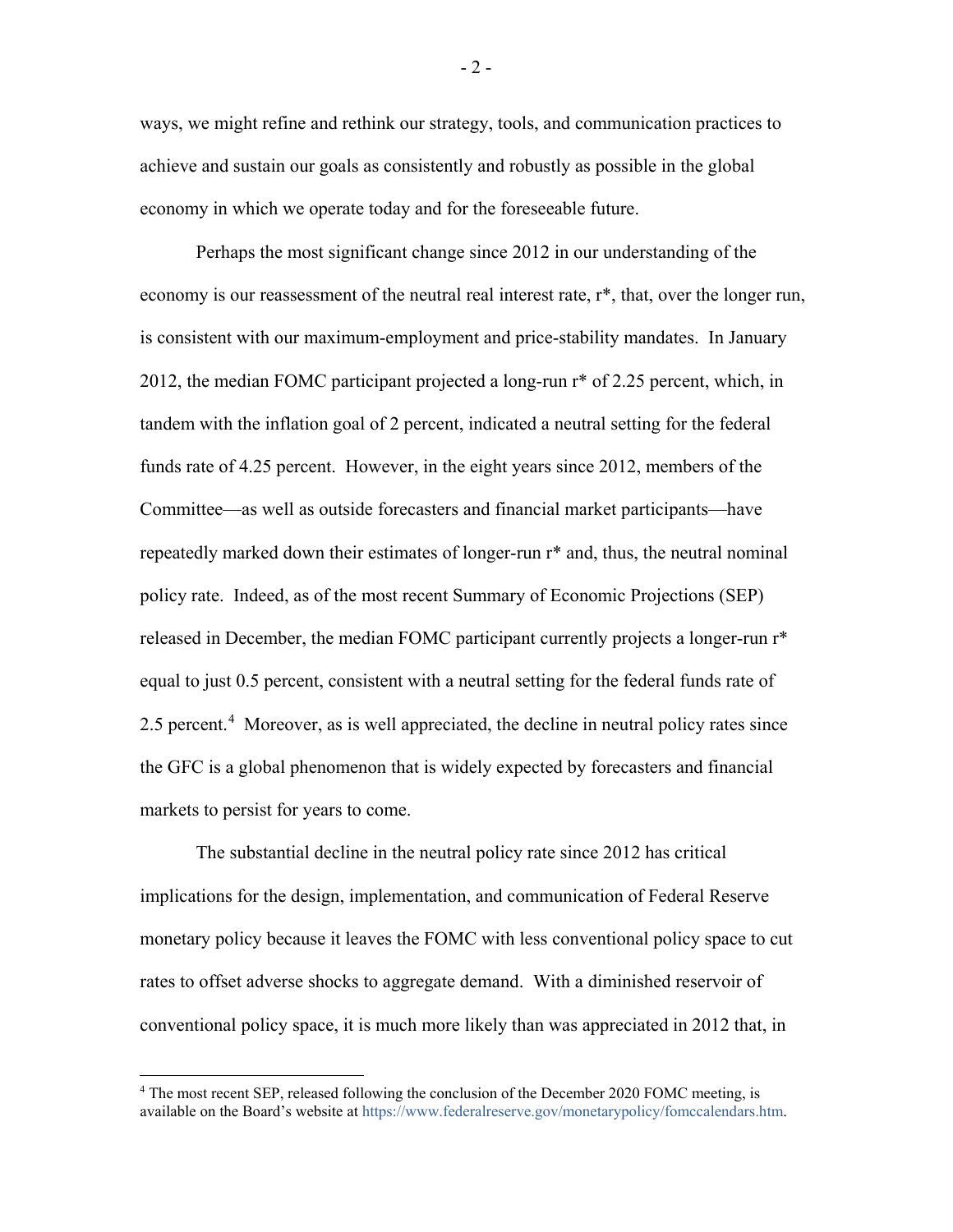economic downturns, the effective lower bound (ELB) will constrain the ability of the FOMC to rely solely on the federal funds rate instrument to offset adverse shocks. This development, in turn, makes it more likely that recessions will impart elevated risks of more persistent downward pressure on inflation and upward pressure on unemployment that the Federal Reserve's monetary policy should, in design and implementation, seek to offset throughout the business cycle and not just in downturns themselves.

Two other, related developments that have also become more evident than they appeared in 2012 are that price inflation seems less responsive to resource slack, and also, that estimates of resource slack based on historically estimated price Phillips curve relationships are less reliable and subject to more material revision than was once commonly believed. For example, in the face of declining unemployment rates that did not result in excessive cost-push pressure to price inflation, the median of the Committee's projections of u\*—the rate of unemployment consistent in the longer run with the 2 percent inflation objective—has been repeatedly revised lower, from 5.5 percent in January 2012 to 4.1 percent as of the December 2020 SEP. Projections of u\* by the Congressional Budget Office and professional forecasters show a similar decline during this same period and for the same reason. In the past several years of the previous expansion, declines in the unemployment rate occurred in tandem with a notable and, to me, welcome increase in real wages that was accompanied by an increase in labor's share of national income, but not a surge in price inflation to a pace inconsistent with our price-stability mandate and well-anchored inflation expectations. Indeed, this pattern of mid-cycle declines in unemployment coincident with noninflationary increases in real wages has been evident in the U.S. data since the 1990s.

- 3 -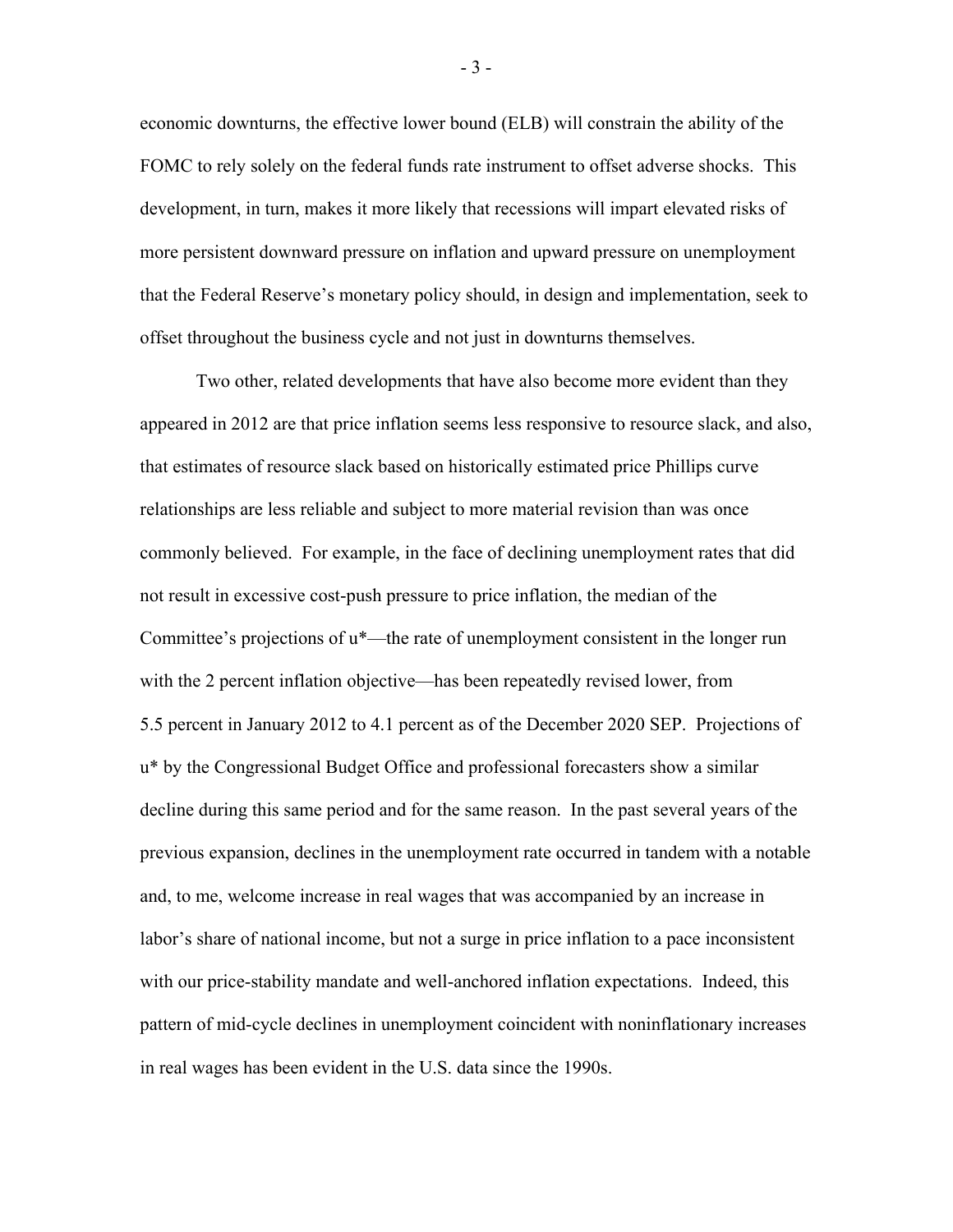With regard to inflation expectations, there is broad agreement among academics and policymakers that achieving price stability on a sustainable basis requires that inflation expectations be well anchored at the rate of inflation consistent with the pricestability goal. This is especially true in the world that prevails today, with flat Phillips curves in which the primary determinant of actual inflation is expected inflation. The pre-GFC academic literature derived the important result that a credible inflationtargeting monetary policy strategy that is not constrained by the ELB can deliver, under rational expectations, inflation expectations that themselves are well anchored at the inflation target. In other words, absent a binding ELB constraint, a policy that targets actual inflation in these models delivers long-run inflation expectations well anchored at the target "for free." But this "copacetic coincidence" no longer holds in a world of low r\* in which adverse aggregate demand shocks are expected to drive the economy in at least some downturns to the ELB. In this case, which is obviously relevant today, economic analysis indicates that flexible inflation-targeting monetary policy cannot be relied on to deliver inflation expectations that are anchored at the target, but instead will tend to deliver inflation expectations that, in each business cycle, become anchored at a level below the target. This is the crucial insight in my colleague John Williams's research with Thomas Mertens. This downward bias in inflation expectations under inflation targeting in an ELB world can in turn reduce already scarce policy space because nominal interest rates reflect both real rates and expected inflation—and it can open up the risk of the downward spiral in both actual and expected inflation that has been observed in some other major economies.

- 4 -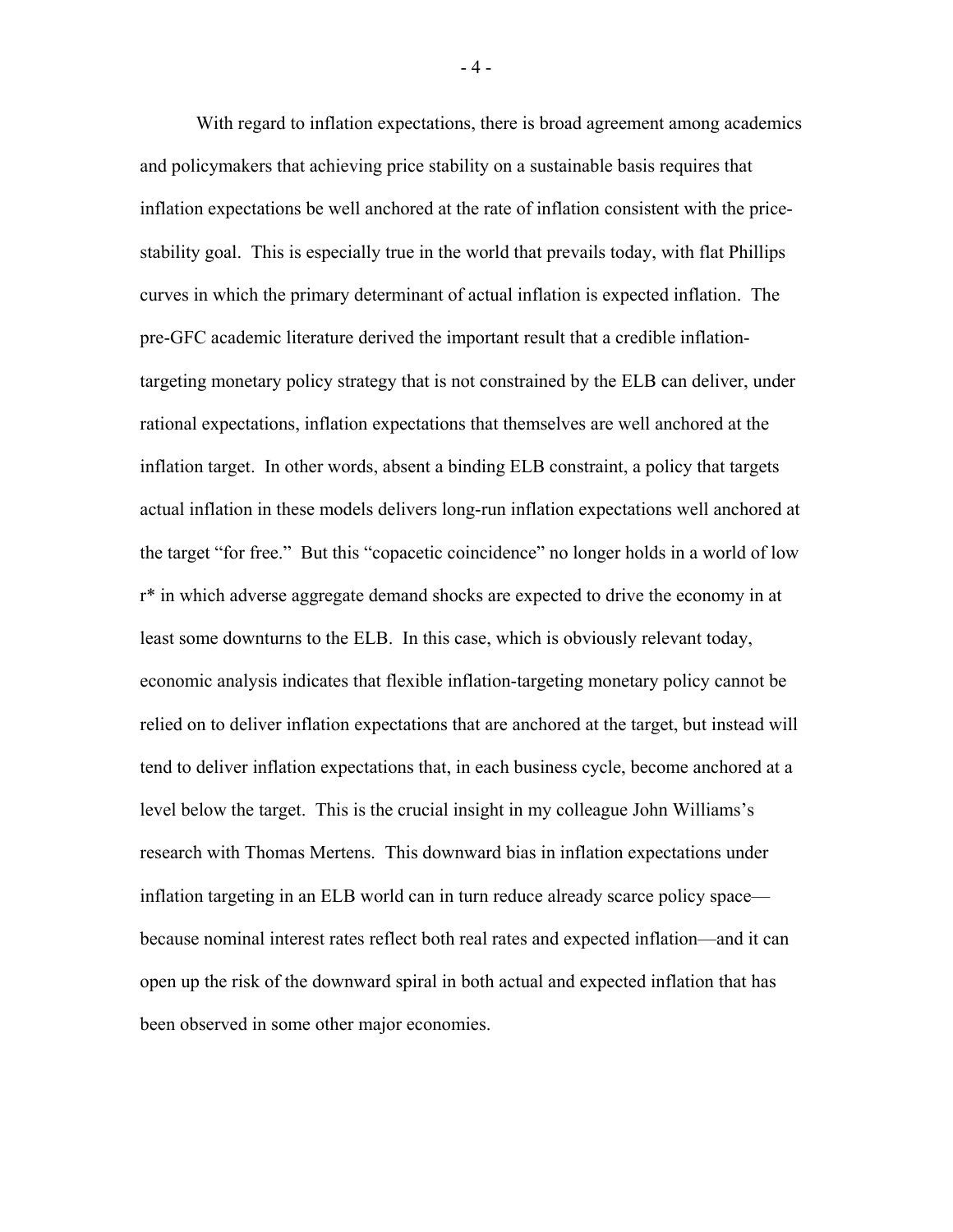### **The New Framework and Price Stability**

Six features of the new framework and fall 2020 FOMC statements define how the Committee will seek to achieve its price-stability and maximum-employment mandates over time. First, the Committee expects to delay liftoff from the ELB until PCE (personal consumption expenditures) inflation has risen to 2 percent and other complementary conditions, consistent with achieving this goal on a sustained basis, have also been met.<sup>[5](#page-5-0)</sup>

Second, with inflation having run persistently below 2 percent, the Committee will aim to achieve inflation moderately above 2 percent for some time in the service of keeping longer-term inflation expectations well anchored at the 2 percent longer-run goal.<sup>[6](#page-5-1)</sup>

Third, the Committee expects that appropriate monetary policy will remain accommodative for some time after the conditions to commence policy normalization have been met.<sup>[7](#page-5-2)</sup>

<span id="page-5-0"></span> $<sup>5</sup>$  The Statement on Longer-Run Goals and Monetary Policy Strategy articulates the inflation objective:</sup> "The Committee reaffirms its judgment that inflation at the rate of  $\overline{2}$  percent, as measured by the annual change in the price index for personal consumption expenditures, is most consistent over the longer run with the Federal Reserve's statutory mandate" (paragraph 4). The FOMC statements starting with September 2020 indicate the conditions for liftoff: "The Committee decided to keep the target range for the federal funds rate at 0 to 1/4 percent and expects it will be appropriate to maintain this target range until labor market conditions have reached levels consistent with the Committee's assessments of maximum employment and inflation has risen to 2 percent and is on track to moderately exceed 2 percent for some time" (paragraph 4). The statements are available on the Board's website at [https://www.federalreserve.gov/monetarypolicy/fomccalendars.htm.](https://www.federalreserve.gov/monetarypolicy/fomccalendars.htm)

<span id="page-5-1"></span><sup>6</sup> The FOMC statements starting with September 2020 read: "With inflation running persistently below this longer-run goal, the Committee will aim to achieve inflation moderately above 2 percent for some time so that inflation averages 2 percent over time and longer-term inflation expectations remain well anchored at 2 percent" (paragraph 4). A similar sentence appears in the Statement on Longer-Run Goals and Monetary Policy Strategy.

<span id="page-5-2"></span> $<sup>7</sup>$  The FOMC statements starting with September 2020 read: "The Committee seeks to achieve maximum</sup> employment and inflation at the rate of 2 percent over the longer run. With inflation running persistently below this longer-run goal, the Committee will aim to achieve inflation moderately above 2 percent for some time so that inflation averages 2 percent over time and longer-term inflation expectations remain well anchored at 2 percent. The Committee expects to maintain an accommodative stance of monetary policy until these outcomes are achieved" (paragraph 4).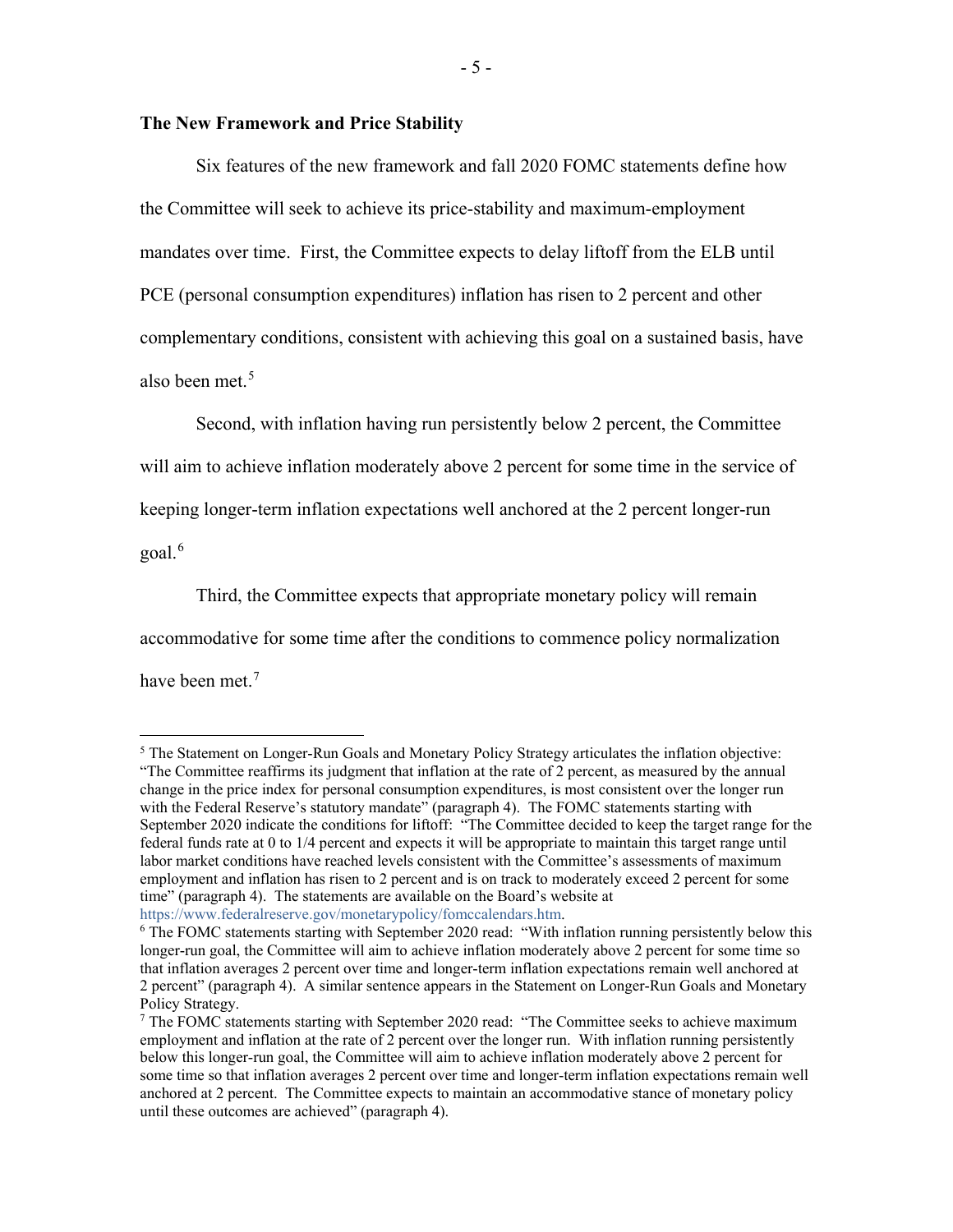Fourth, policy will aim over time to return inflation to its longer-run goal, which remains 2 percent, but not below, once the conditions to commence policy normalization have been met.<sup>[8](#page-6-0)</sup>

Fifth, inflation that averages 2 percent over time represents an ex ante aspiration of the FOMC, but not a time-inconsistent ex post commitment.<sup>[9](#page-6-1)</sup>

As I highlighted in a speech at the Brookings Institution in November, I believe that a useful way to summarize the framework defined by these five features is *temporary price-level targeting (TPLT, at the ELB) that reverts to flexible inflation targeting (once the conditions for liftoff have been reached).[10](#page-6-2)* Just such a framework has been analyzed by Bernanke, Kiley, and Roberts (2019) and Bernanke (2020), who in turn build on earlier work by Evans (2012), Reifschneider and Williams (2000), and Eggertsson and Woodford (2003). Each of these five elements of the new framework is consequential. I now discuss each in turn and provide some context for how I understand them to relate to the monetary economics literature on TPLT.

A policy that delays liftoff from the ELB until a threshold for average inflation has been reached is one element of a TPLT strategy. Starting with our September FOMC statement, we communicated that inflation reaching 2 percent is a necessary condition for liftoff from the ELB. This condition refers to inflation on an annual basis. TPLT with such a one-year memory has been studied by Bernanke, Kiley, and Roberts (2019). The

<span id="page-6-0"></span> <sup>8</sup> The Statement on Longer-Run Goals and Monetary Policy Strategy articulates the inflation objective (see note 5).

<span id="page-6-1"></span><sup>9</sup> The Statement on Longer-Run Goals and Monetary Policy Strategy says: "In order to anchor longer-term inflation expectations at this level, the Committee seeks to achieve inflation that averages 2 percent over time, and therefore judges that, following periods when inflation has been running persistently below 2 percent, appropriate monetary policy will likely aim to achieve inflation moderately above 2 percent for some time" (paragraph 4).

<span id="page-6-2"></span><sup>10</sup> See Clarida (2020b).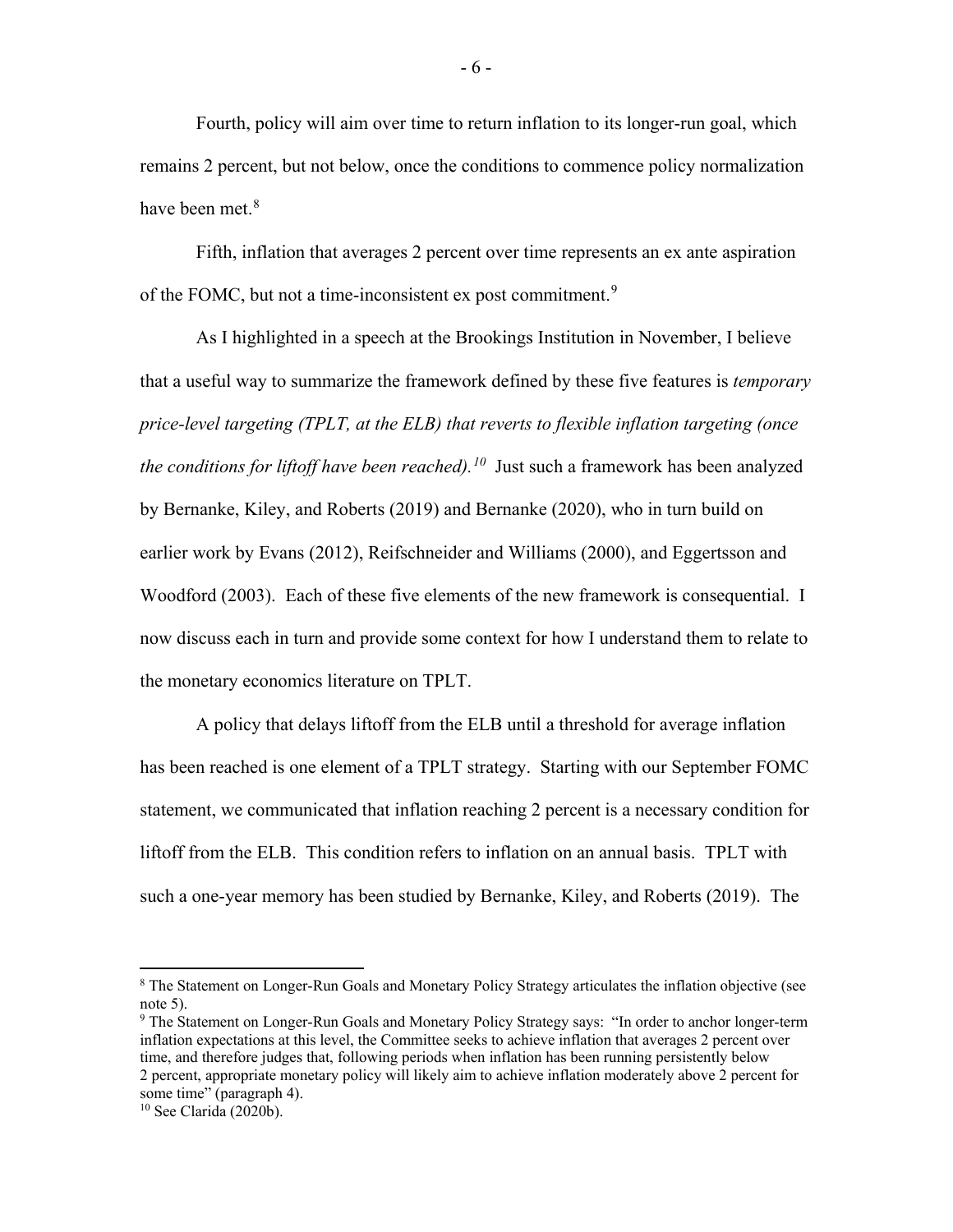FOMC also indicated in these statements that the Committee expects to delay liftoff until inflation is "on track to moderately exceed 2 percent for some time." What "moderately" and "for some time" mean will depend on the initial conditions at liftoff (just as they do under other versions of TPLT), and the Committee's judgment on the projected duration and magnitude of the deviation from the 2 percent inflation goal will be communicated in the quarterly SEP for inflation.

In the TPLT studies I cited earlier, policy is assumed to revert to an inertial Taylor rule after liftoff, and therefore policy remains accommodative for some time thereafter, which depends on the degree of policy inertia in the reaction function. Our three most recent FOMC statements also call for policy to remain accommodative for some time after liftoff, and, once the conditions to commence policy normalization have been met, the SEP "dot plot" will convey the Committee's projections for the pace of liftoff as well as the ultimate destination for the policy rate.

Our new framework is asymmetric. That is, as in the previously cited TPLT studies, the goal of monetary policy after lifting off from the ELB is to return inflation to its 2 percent longer-run goal, but not to push inflation below 2 percent. In the case of the Federal Reserve, we have highlighted that making sure that inflation expectations remain anchored at our 2 percent objective is just such a consideration. Speaking for myself, I follow closely the Fed staff's index of common inflation expectations (CIE) as a relevant indicator that this goal is being met (see the figure).<sup>[11](#page-7-0)</sup> Other things being equal, my desired pace of policy normalization post-liftoff to return inflation to 2 percent—as well as the projected pace of return to 2 percent inflation—would be somewhat slower than

<span id="page-7-0"></span><sup>&</sup>lt;sup>11</sup> See Ahn and Fulton (2020) for a discussion of the CIE index.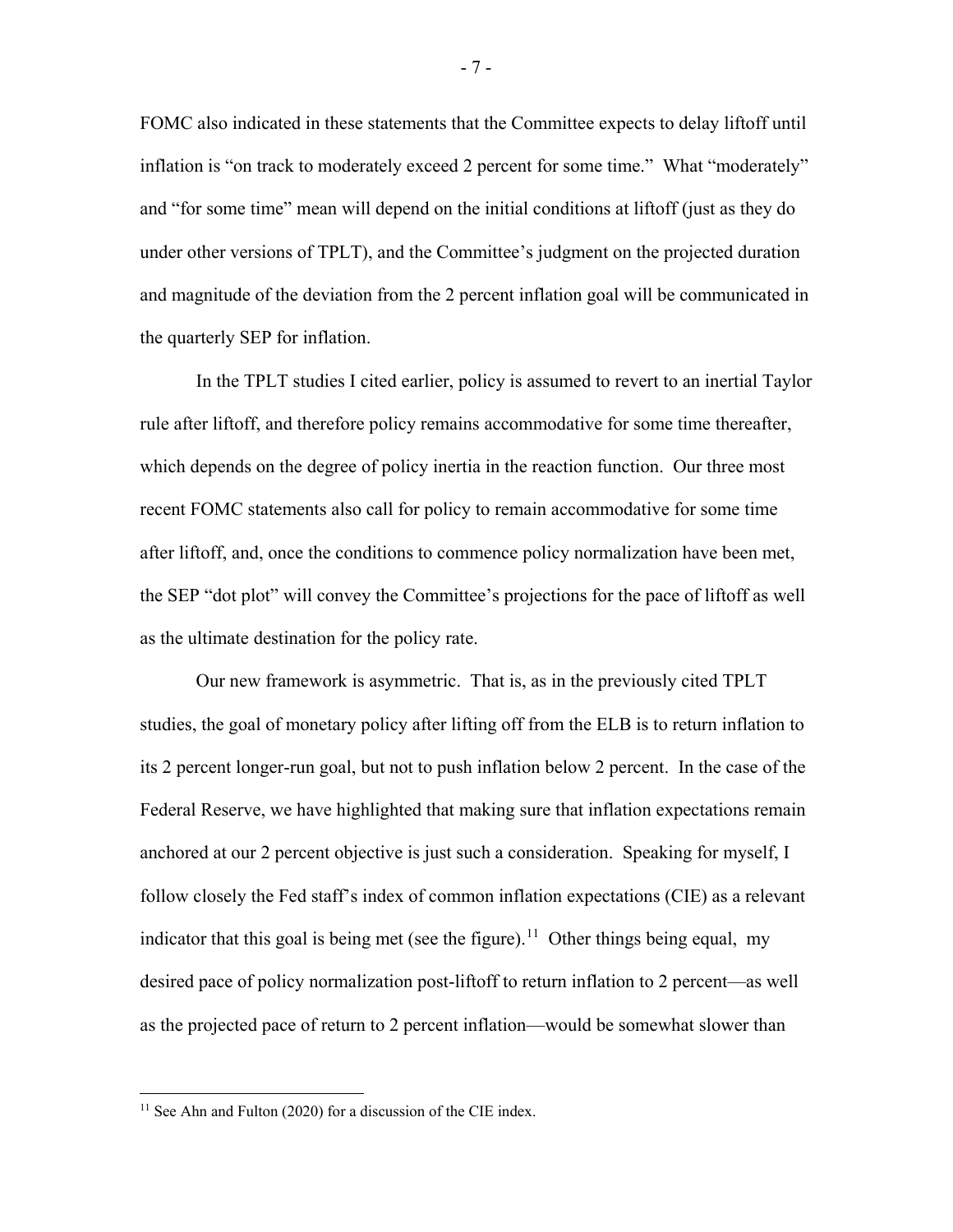otherwise if the CIE index is, at time of liftoff, below the pre-ELB level. Another factor I will consider in calibrating the pace of policy normalization post-liftoff is the average rate of PCE inflation since the new framework was adopted in August 2020—a time, as it happened, when the federal funds rate was constrained at the ELB.

Our framework aims ex ante for inflation to average 2 percent over time, but it does not make a (time-inconsistent) commitment to achieve ex post inflation outcomes that average 2 percent under any and all circumstances. The same is true for the TPLT studies I cited earlier. In these studies, the only way in which average inflation enters the policy rule is through the timing of liftoff itself. Yet in stochastic simulations of the FRB/US model under TPLT with a one-year memory that reverts to flexible inflation targeting after liftoff, inflation does average very close to 2 percent (see the table). The model of Mertens and Williams (2019) delivers a similar outcome: Even though the policy reaction function in their model does not incorporate an ex post makeup element, it delivers a long-run (unconditional) average rate of inflation equal to target by aiming for a moderate inflation overshoot away from the ELB that is calibrated to offset the inflation shortfall caused by the ELB.

#### **The New Framework and Maximum Employment**

Regarding our maximum-employment mandate—a sixth element—an important evolution in our new framework is that the Committee now defines maximum employment as the highest level of employment that does not generate sustained pressures that put the price-stability mandate at risk.<sup>[12](#page-8-0)</sup> As a practical matter, this

<span id="page-8-0"></span><sup>&</sup>lt;sup>12</sup> The Statement on Longer-Run Goals and Monetary Policy Strategy articulates this concept with the following: "The maximum level of employment is a broad-based and inclusive goal that is not directly measurable and changes over time owing largely to nonmonetary factors that affect the structure and dynamics of the labor market. Consequently, it would not be appropriate to specify a fixed goal for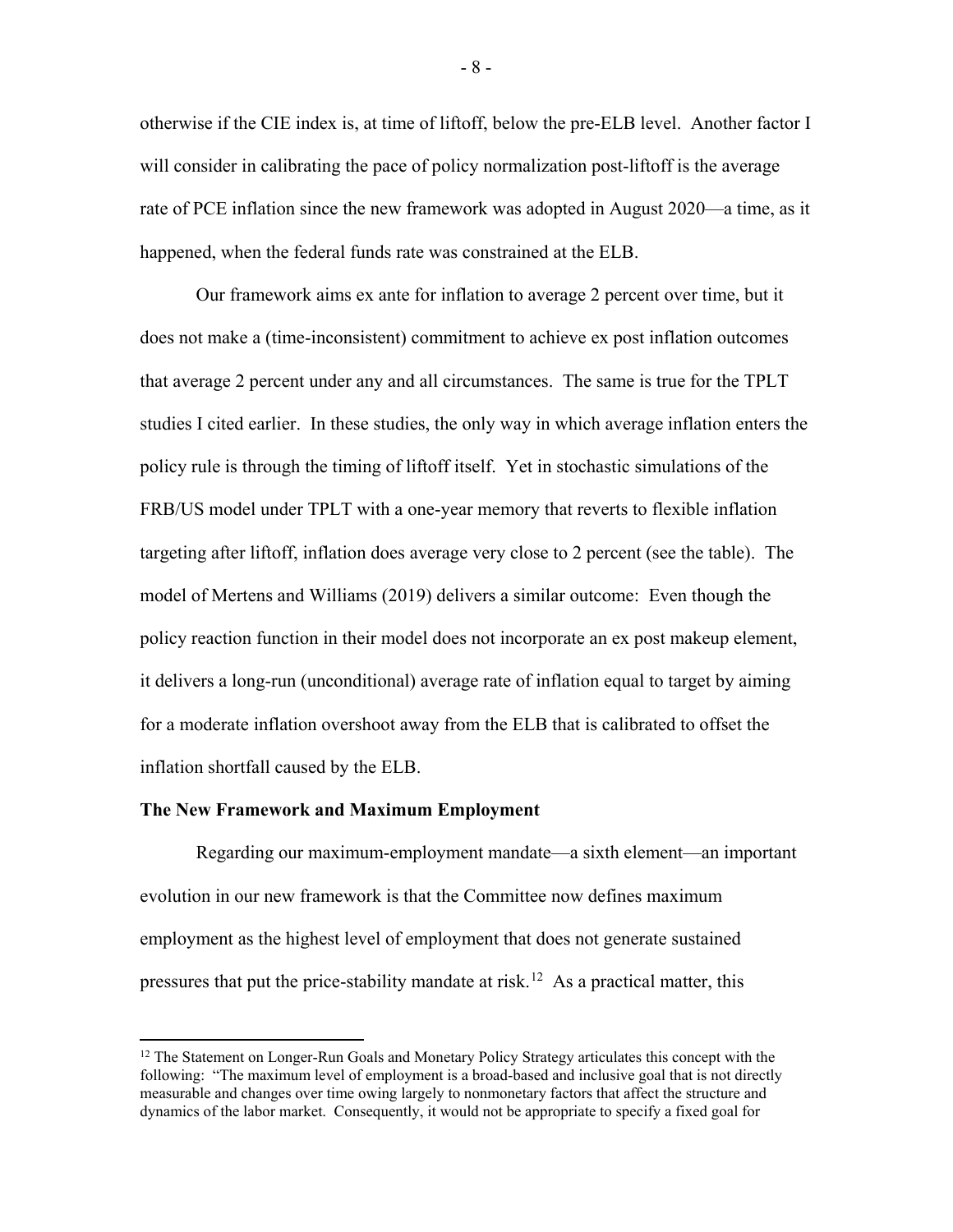definition means to me that when the unemployment rate is elevated relative to my SEP forecast of its long-run natural level, monetary policy should, as before, continue to be calibrated to eliminate such employment shortfalls so long as doing so does not put the price-stability mandate at risk. Indeed, in our September and subsequent FOMC statements, we indicated that we expect it will be appropriate to keep the federal funds rate in the current 0 to 25 basis point target range until inflation has reached 2 percent (on an annual basis) *and* labor market conditions have reached levels consistent with the Committee's assessment of maximum employment. In our new framework, when in a business cycle expansion labor market indicators return to a range that, in the Committee's judgment, is broadly consistent with its maximum-employment mandate, it will be data on inflation itself that policy will react to, but going forward, policy will not tighten solely because the unemployment rate has fallen below any particular econometric estimate of its long-run natural level. This guidance has an important implication for the Taylor-type policy reaction function I will consult. Consistent with our new framework, the relevant policy rule benchmark I will consult once the conditions for liftoff have been met is an inertial Taylor-type rule with a coefficient of zero on the unemployment gap, a coefficient of 1.5 on the gap between core PCE inflation and the 2 percent longer-run goal, and a neutral real policy rate equal to my SEP forecast of longrun r\*. Such a reference rule, which becomes relevant once the conditions for policy normalization have been met, is similar to the forward-looking Taylor-type rule for optimal monetary policy derived in Clarida, Galí, and Gertler (1999).

- 9 -

employment; rather, the Committee's policy decisions must be informed by assessments of the shortfalls of employment from its maximum level, recognizing that such assessments are necessarily uncertain and subject to revision. The Committee considers a wide range of indicators in making these assessments" (paragraph 3).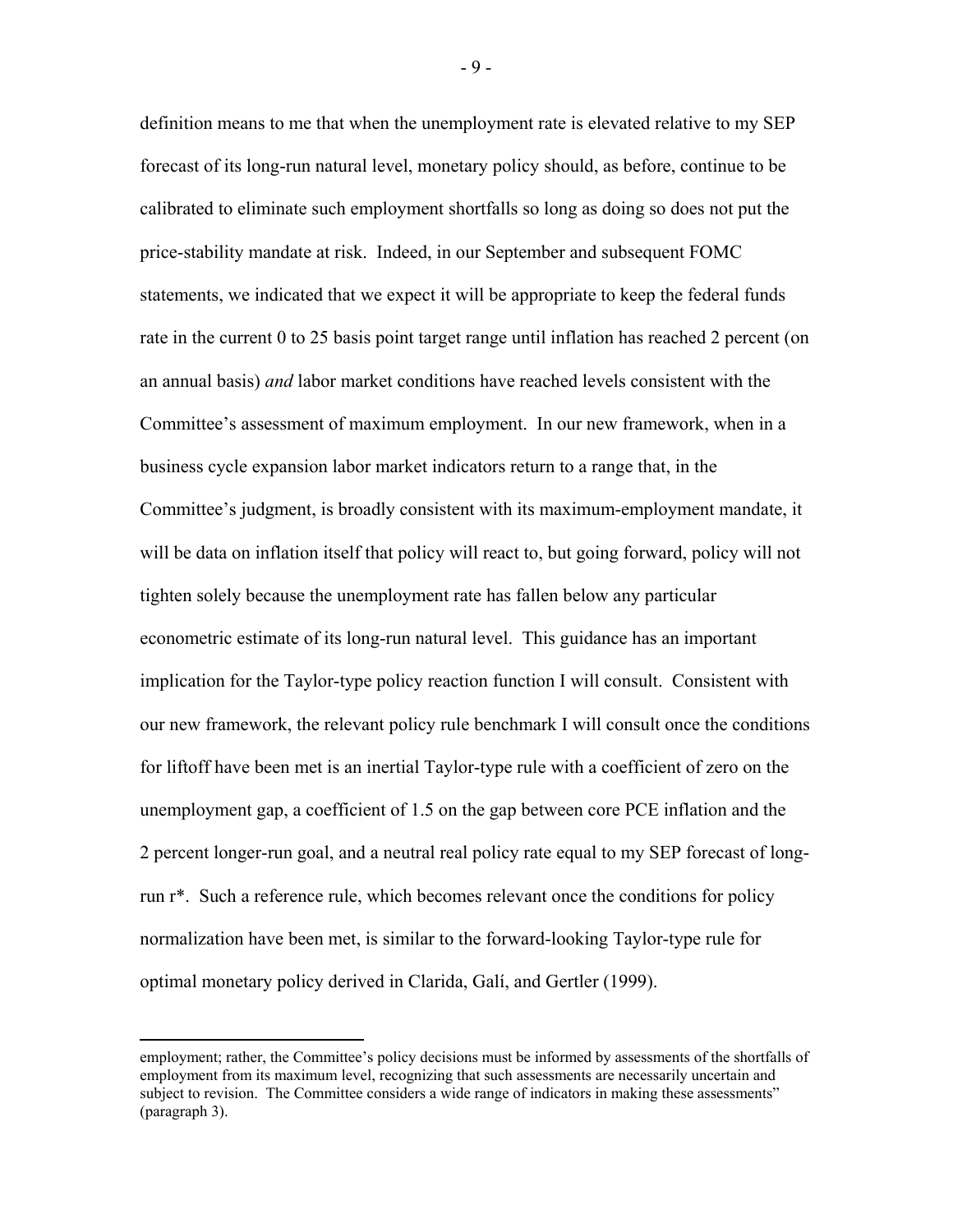# **Concluding Remarks**

In closing, I think of our new flexible average inflation-targeting framework as a combination of TPLT at the ELB with flexible inflation targeting, to which TPLT reverts once the conditions to commence policy normalization articulated in our most recent FOMC statement have been met. In this sense, our new framework indeed represents an *evolution, not a revolution.* Thank you very much, and I now look forward—as always to the discussion with the participants in this virtual Hoover event.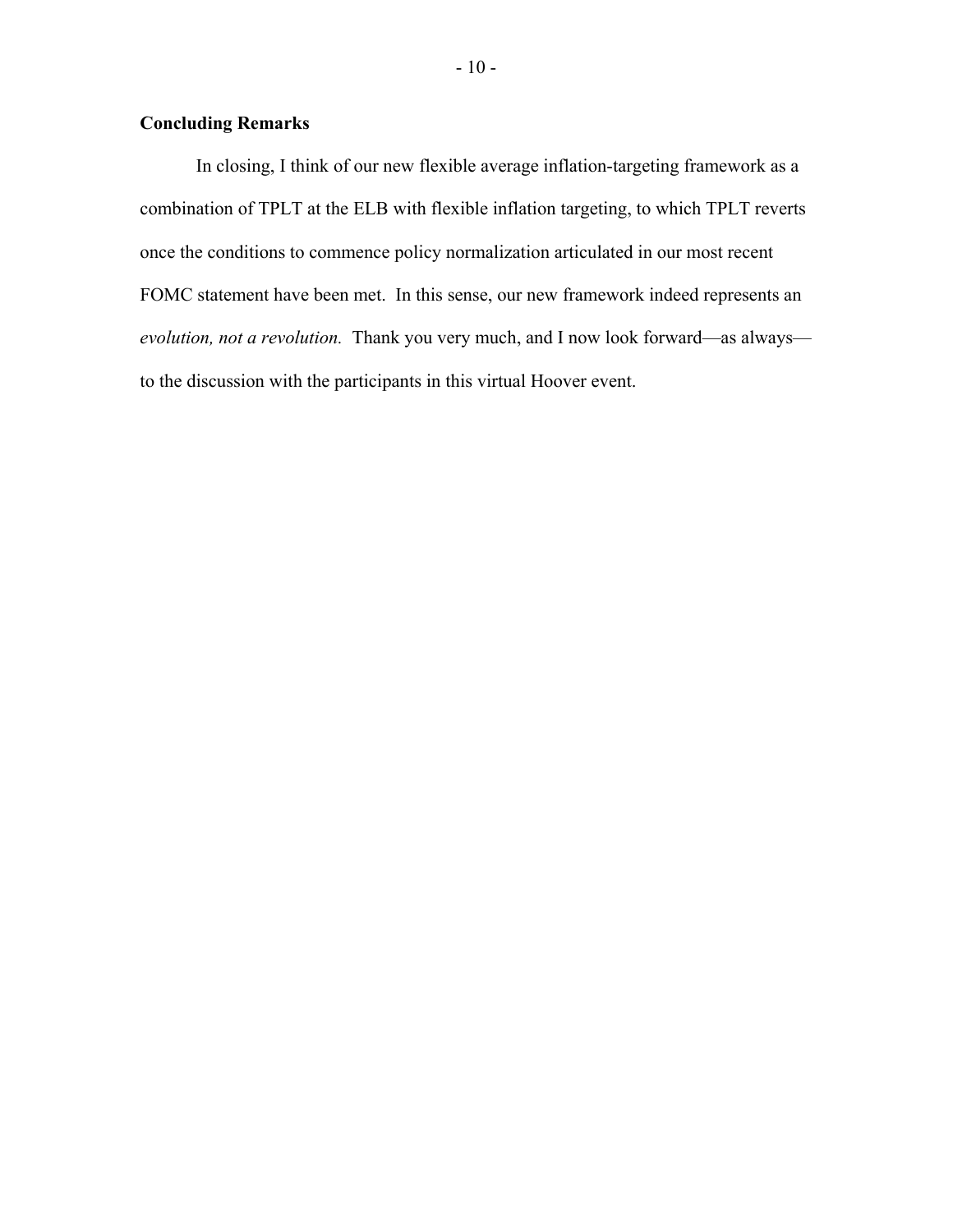## **References**

- Ahn, Hie Joo, and Chad Fulton (2020). "Index of Common Inflation Expectations," FEDS Notes. Washington: Board of Governors of the Federal Reserve System, September 2, [https://doi.org/10.17016/2380-7172.2551.](https://doi.org/10.17016/2380-7172.2551)
- Bernanke, Ben S. (2020). "The New Tools of Monetary Policy," *American Economic Review,* vol. 110 (April), pp. 943–83.
- Bernanke, Ben S., Michael T. Kiley, and John M. Roberts (2019). "Monetary Policy Strategies for a Low-Rate Environment," *AEA Papers and Proceedings,* vol. 109 (May), pp. 421–26.
- Clarida, Richard H. (2020a). "The Federal Reserve's New Monetary Policy Framework: A Robust Evolution," speech delivered at the Peterson Institute for International Economics, Washington (via webcast), August 31, [https://www.federalreserve.gov/newsevents/speech/clarida20200831a.htm.](https://www.federalreserve.gov/newsevents/speech/clarida20200831a.htm)
- (2020b). "The Federal Reserve's New Framework: Context and Consequences," speech delivered at "The Economy and Monetary Policy," an event hosted by the Hutchins Center on Fiscal and Monetary Policy at the Brookings Institution, Washington (via webcast), November 16, [https://www.federalreserve.gov/newsevents/speech/clarida20201116a.htm.](https://www.federalreserve.gov/newsevents/speech/clarida20201116a.htm)
- Clarida, Richard H., Jordi Galí, and Mark Gertler (1999). "The Science of Monetary Policy: A New Keynesian Perspective," *Journal of Economic Literature,* vol. 37 (December), pp. 1661–707.
- Eggertsson, Gauti B., and Michael Woodford (2003). "The Zero Bound on Interest Rates and Optimal Monetary Policy," *Brookings Papers on Economic Activity,* no. 1, pp. 139–233, [https://www.brookings.edu/wp](https://www.brookings.edu/wp-content/uploads/2003/01/2003a_bpea_eggertsson.pdf)[content/uploads/2003/01/2003a\\_bpea\\_eggertsson.pdf.](https://www.brookings.edu/wp-content/uploads/2003/01/2003a_bpea_eggertsson.pdf)
- Evans, Charles L. (2012). "Monetary Policy in a Low-Inflation Environment: Developing a State-Contingent Price-Level Target," *Journal of Money, Credit and Banking*, vol. 44 (February, S1), pp. 147–55.
- Mertens, Thomas M., and John C. Williams (2019). "Tying Down the Anchor: Monetary Policy Rules and the Lower Bound on Interest Rates," Staff Report 887. New York: Federal Reserve Bank of New York, May (revised August 2019), [https://www.newyorkfed.org/research/staff\\_reports/sr887.html.](https://www.newyorkfed.org/research/staff_reports/sr887.html)
- Reifschneider, David L., and John C. Williams (2000). "Three Lessons for Monetary Policy in a Low-Inflation Era," *Journal of Money, Credit and Banking,* vol. 32 (November), pp. 936–66.